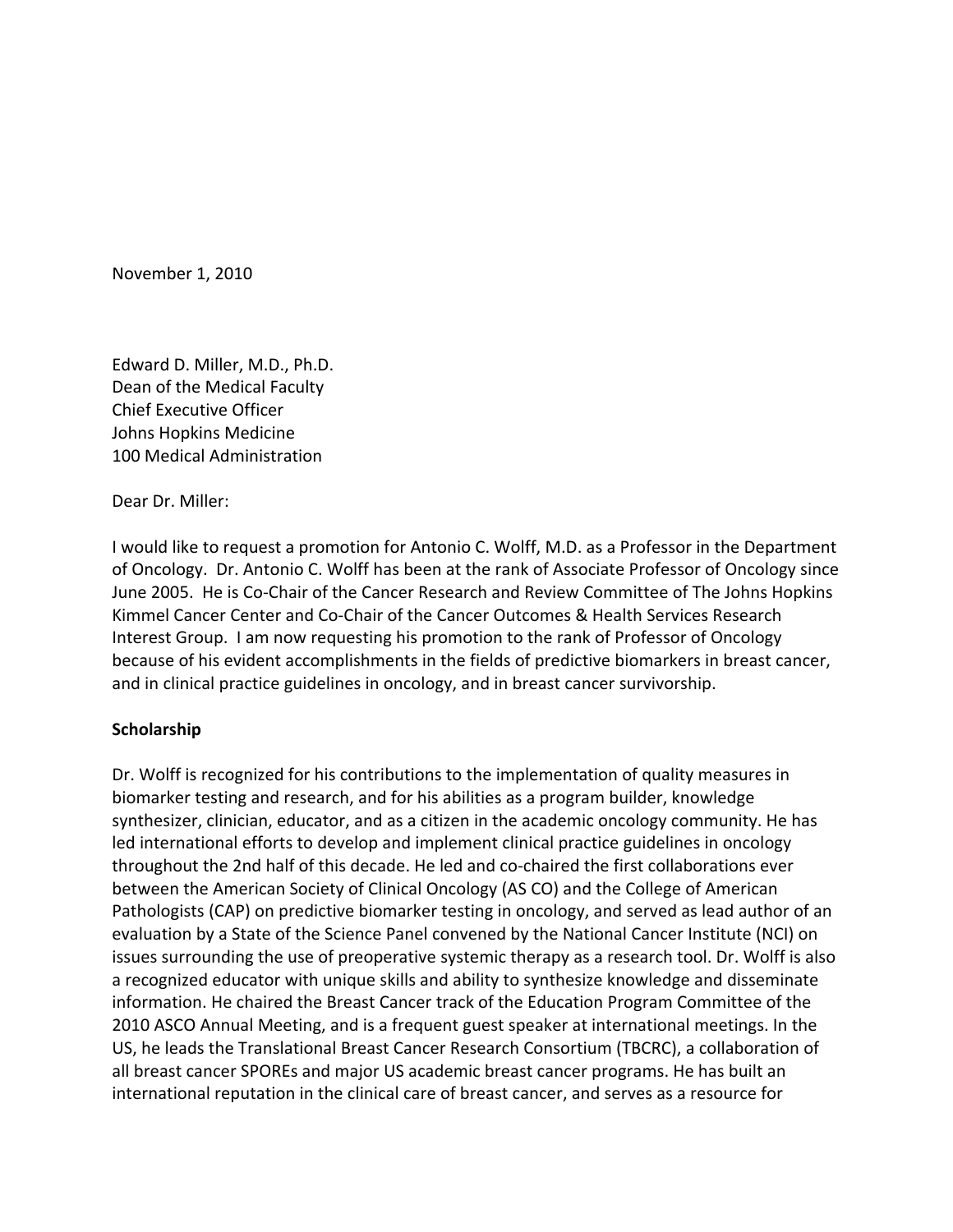patients and physicians from all over the world. He serves on the editorial board of the Journal of Clinical Oncology (JCO), and his work on predictive biomarker testing has been the focus of front-page stories in the New York Times and international news magazines.

In health services, Dr. Wolff has established important institutional efforts and guided ASCO efforts internationally. At Hopkins, he co-established and co-leads the Cancer Outcomes & Health Services Research (CO&HSR) interest group, a group that meets several times a year and has hosted annual visiting professorships since 2008. He collaborates with investigators from the Welch Center and from the School of Public Health. He established and leads an externally funded multidisciplinary team of researchers and clinicians from our Schools of Medicine and Nursing exploring new models of care for breast cancer survivors following completion of initial care. He served on and subsequently chaired ASCO's Health Services Research Committee. He is a founding member of ASCO's Quality of Care Committee, and has testified on behalf of ASCO to panels such as the Institute of Medicine's Committee on Comparative Effectiveness Research.

# **Accomplishments in Research**

Dr. Wolff's involvement and expertise in clinical trials and predictive biomarker testing are a direct reflection of his clinical experience as a medical oncologist with a clinical practice fully devoted to the care of breast cancer patients. His initial work was devoted to clinical trials in developmental therapeutics, and his output gradually evolved from in‐house phase IIII studies to multi-institutional phase II and randomized phase III collaborations that have significantly influenced the treatment of early stage breast cancer. These include two studies that confirmed the role of adjuvant chemotherapy in older women with early stage breast cancer and established weekly paclitaxel as a preferred standard in the adjuvant setting and were published in the New England Journal of Medicine. Today, he co-chairs the Developmental Therapeutics Working Group of the Eastern Cooperative Oncology Group and sits on the multi‐ national Executive Committee of the Adjuvant Lapatinib and/or Trastuzumab Treatment Optimization (ALTTO) trial, a study that will complete the accrual of 8,500 patients with HER2‐ positive breast cancer in late 2010.

Dr. Wolff is co‐Principal Investigator with Dr. Sara Sukumar in one of the projects of the Johns Hopkins Breast Cancer SPORE. Their focus is on developing and testing DNA methylation signatures as a predictive/prognostic biomarker in breast cancer, alone or in combination with high-quality traditional pathology markers like tumor grade and biomarkers like ERIPgR and HER2. In a related project, they recently completed accrual to a prospective 180‐patient study that was partly funded by the NCI. Preliminary data from the TBCRC 005 trial on developing a predictive model of outcome that integrates existing biomarkers like circulating tumor cells and CA‐2729 were orally presented at a Clinical Science Symposium at the 2010 ASCO Annual Meeting, and his fellow received a Merit Award. Breast cancer is comprised of various phenotypes that influence treatment decisions. Throughout his early faculty years, Dr. Wolff identified significant deficits in the accuracy and quality of predictive biomarker testing in routine clinical practice worldwide. In 2005, trastuzumab was approved for the adjuvant treatment of human epidermal growth factor receptor 2 (HER2)positive early stage breast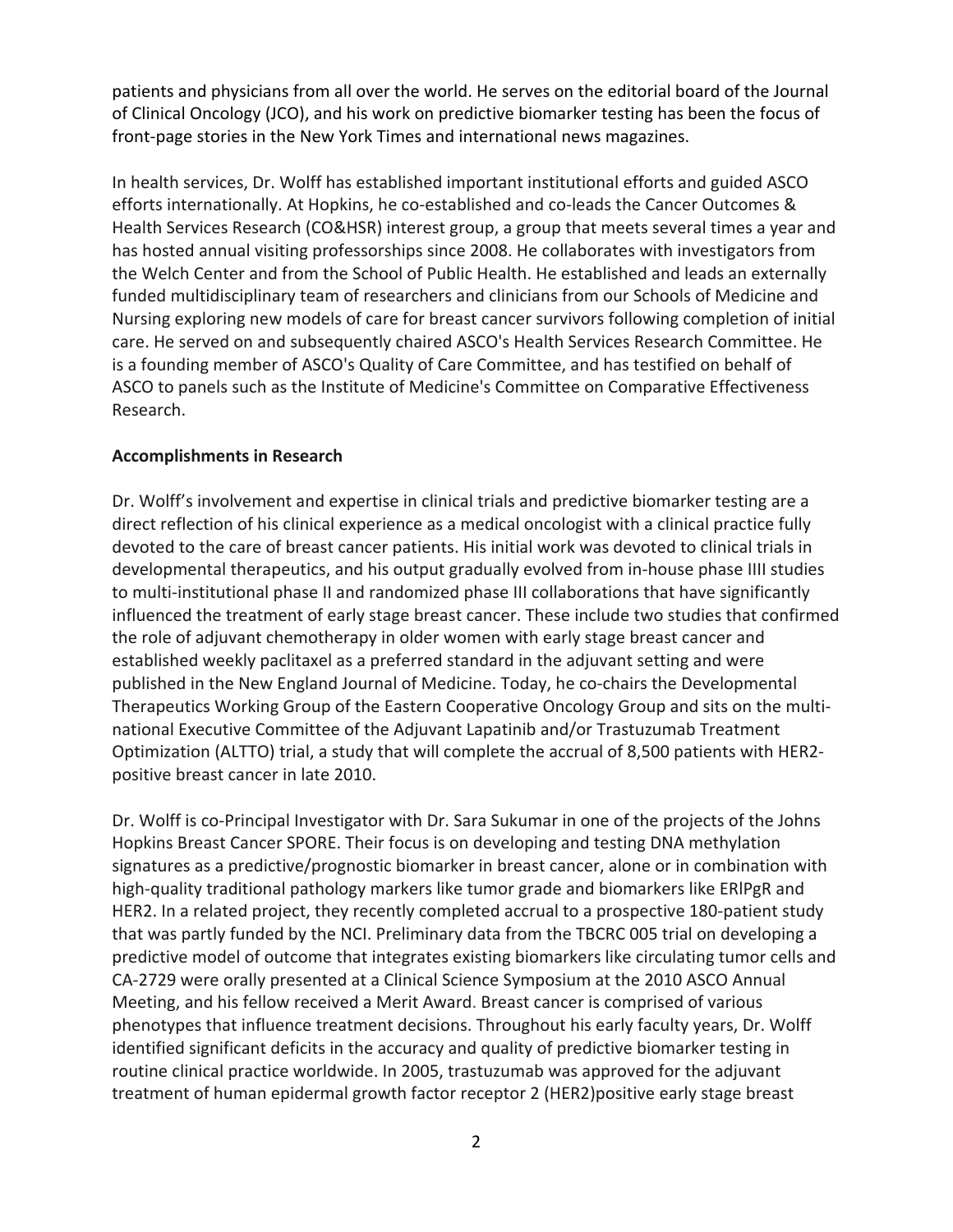cancer. Dr. Wolff proposed and led the development of an international multidisciplinary panel comprised of oncologists, pathologists, assay methodologists, regulatory experts, statisticians, and advocates with the goal of recommending and implementing large‐scale and systemic measures to improve the accuracy of HER2 testing in clinical practice. He and colleagues conducted a systematic review of the available evidence and sought advice from government agencies such as the Centers for Medicare & Medicaid Services Clinical Laboratory Improvements Amendments (CMS CLIA) and the US Food and Drug Administration (FDA) and from industry such as drug/assay manufacturers and large commercial labs. On behalf of ASCO and the College of American Pathologists, Dr. Wolff led the development and was first author of a clinical practice guideline on HER2 testing in breast cancer that was jointly published in JCO and in Archives of Pathology and Lab Medicine after an extensive peer-review process. This was the 2nd most downloaded article in the JCO in 2007. Most important, the number of pathology labs undergoing annual proficiency testing to perform HER2 immunohistochemistry (IHC) testing in clinical practice increased 5‐fold within a year as a direct result of this effort, and unpublished data from ongoing trials suggest an improvement in HER2 testing accuracy. An update of this guideline is now planned for 2011. The outcome of this first effort led Dr. Wolff and colleagues to propose a second effort, this time to address critical, long standing concerns following the widespread adoption of IHC testing for estrogen and progesterone receptor (ERlPgR) in the early 1990s. In collaboration with Cancer Care Ontario they conducted a systematic review of the literature and again sought external input from government and industry. In April 2010, the ASCO/CAP clinical practice guideline on estrogen and progesterone (ERlPgR) IHC testing in breast cancer was published with Dr. Wolff as senior author, and was the subject of intensive news coverage. Breast cancer is the most common cancer in women in low/middle income countries worldwide and ER‐positive the most common phenotype. Therefore, the public health implications of accurate diagnosis are crucial especially as accurate ERlPgR testing is feasible and endocrine therapies like tamoxifen are relatively affordable.

Dr. Wolff has also collaborated with the Johns Hopkins Evidence‐Based Practice Center, and published with Drs. Eric Bass and Steve Goodman the results of a systematic review on gene expression profiling assays in early‐stage breast cancer and of a technology assessment on the impact of gene expression profiling tests on breast cancer outcomes. Dr. Wolff has established collaborative health services research bridges with investigators like Drs. Claire Snyder (a PhD‐ trained social scientist in health policy and management), Fred Brancati (Director, Division of General Internal Medicine ‐ GIM), and Kevin Frick (Professor, Health Policy and Management). Drs. Wolff and Snyder have published 11 peer‐reviewed manuscripts since 2007 (one in press) and share various grants. One of their projects used the SEER‐Medicare to investigate the care provided to breast cancer survivors after completion of initial care, and this work has informed several ongoing survivorship projects in the Breast Cancer Program that are described below. Drs. Wolff and Brancati also assembled a group of investigators at Hopkins to examine the effects of pre‐existing diabetes mellitus on long‐term all cause mortality in cancer patients. Their group conducted a systematic review and meta‐analysis of the published literature, and this work led to multiple abstracts and presentations at various internal medicine and specialty meetings, including five peer‐reviewed manuscripts in various journals like JAMA and JCO. Their work is timely as the relationship between diabetes, insulin metabolism, and breast cancer is the subject of a just‐activated North American prospective randomized placebo‐controlled trial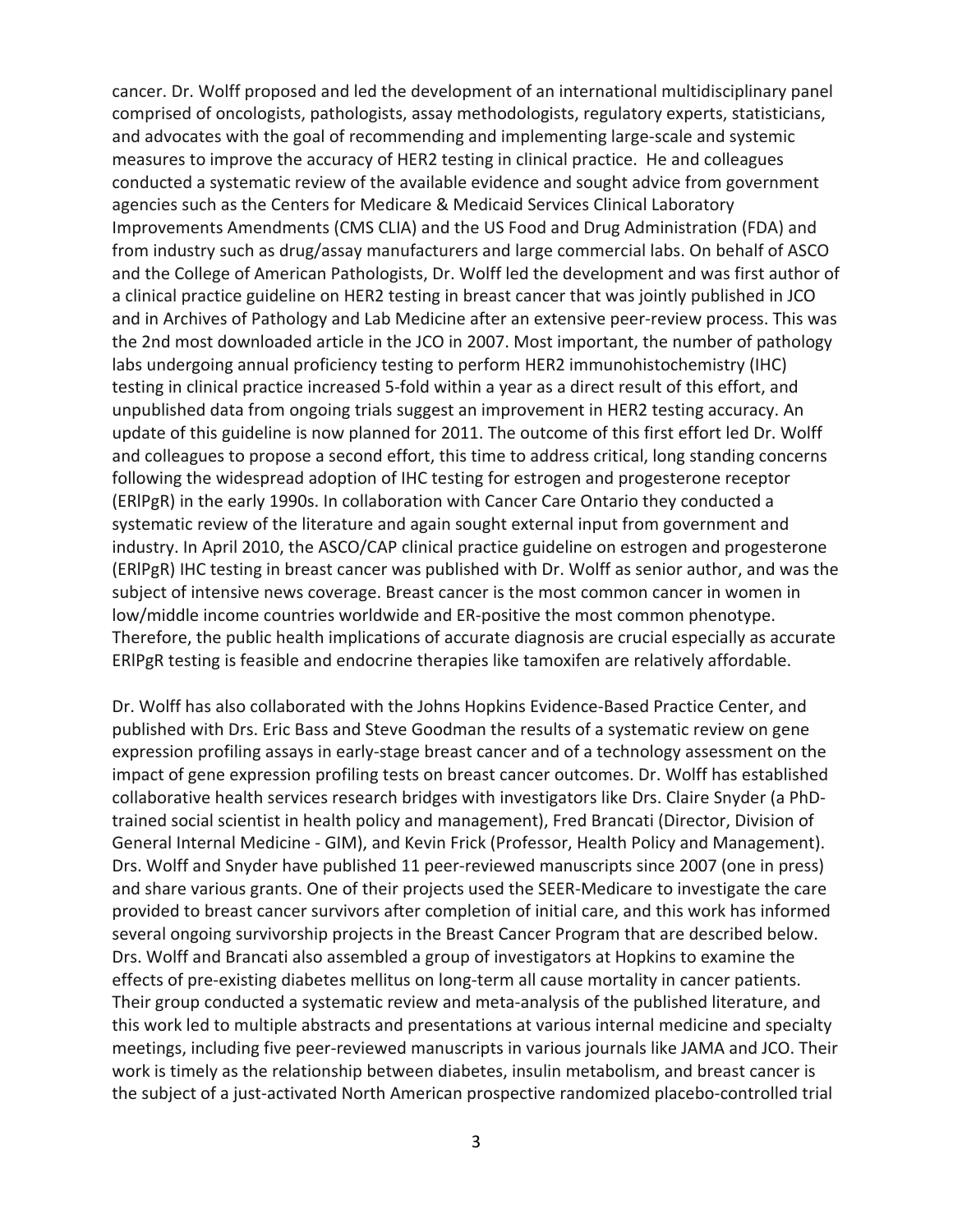examining the potential effects of metformin on recurrence and survival in non-diabetic patients with early stage breast cancer. Dr. Wolff will be the site PI at Johns Hopkins. His *curriculum vitae* lists 116 publications including 32 invited review articles, eight book chapters, and two letters to the editor. Among these 116 publications, 74 of them are peer-reviewed including 61 original science papers, 8 educational papers, and 5 editorials. His research funding includes awards from the NCI, the Avon Foundation for Women, The Breast Cancer Research Foundation, and Susan G. Komen for the Cure Foundation (National office and Maryland‐ affiliate). At Hopkins, he is the incoming chair of the Cancer Center Clinical Research Review Committee.

### **Accomplishments in Program Building**

Dr. Wolff has an established record of program building at Johns Hopkins and at the national level. At Johns Hopkins, he played a critical role in creating the clinical research infrastructure of the breast cancer program, in co‐establishing the Cancer Outcomes & Health Services Research interest group, and in the current effort to establish a survivorship program in breast cancer. Nationally, he helped create the Translational Breast Cancer Research Consortium and has led major initiatives at ASCO. In 2000, Dr. Wolff established in the Breast Cancer Program the first disease‐specific clinical research infrastructure within the Division of Medical Oncology, a project he now co‐leads with Dr. Vered Stearns. Research nurses and study coordinators dedicated to a single disease (breast cancer) develop clinical expertise and in‐depth knowledge of a disease‐specific research agenda, and work cohesively with the clinical research faculty. This model has proven successful and has since been adopted by the other disease‐oriented programs in Medical Oncology. Dr. Wolff also implemented a new strategy of pre‐screening all new patient records, a process now covered by study‐specific HIP AA waivers. This allows the research staff to alert the clinician for possible trial eligibility, and facilitates a possible meeting of the research staff with potential study subjects during that same visit. Since then, we have consistently observed that half of all breast cancer patients who meet with a research nurse ultimately enroll on a clinical trial. Even more important, the percentage of minority patients seen as a new patient and then enrolled on studies is essentially the same, which suggests that the process he established may have eliminated potential barriers to the recruitment of minorities to clinical research studies, an issue frequently reported in the medical literature. Funding for clinical research infrastructure is limited and often project-specific, but Dr. Wolff has successfully retained continuous external funding for the last 10 years to exclusively support research personnel regardless of specific research projects. This has been critical to building a stable, knowledgeable, and cohesive research infrastructure. Dr. Wolff has also secured external funding to implement longitudinal data collection, allow the clinical annotation of biospecimens with appropriate consent, prospective collect patient‐reported outcomes, and create an IRB‐approved repository in the Breast Cancer Program available for future research use. Dr. Wolff co-chairs the CO&HSR interest group with Dr. Snyder. They established this group four years ago with support from Vice Dean Dan Ford, Cancer Center Director Marty Abeloff, and GIM Director Fred Brancati. The interest group was formed to connect researchers across the Schools of Medicine, Nursing, and Public Health who are working in the area of cancer outcomes and health services research. The purpose of the interest group is to identify who is doing research related to CO&HSR, learn about ongoing and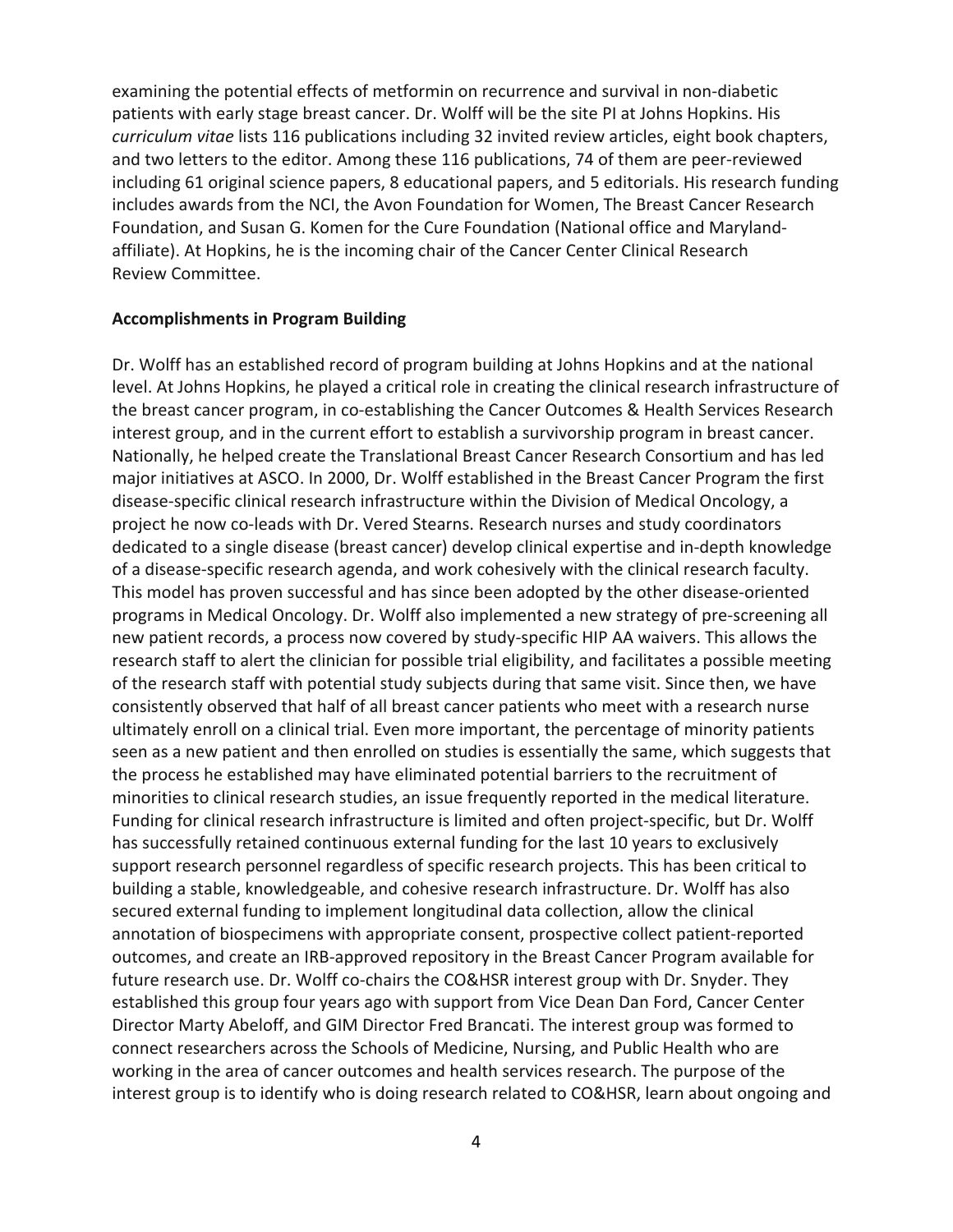planned research projects, discuss opportunities for collaboration, and begin developing an infrastructure to support this area of research. The group has an electronic mailing list that reaches Cancer Center members and all interested faculty/staff, and meets 8‐9 times per year for presentations by guest speakers. Drs. Wolff and Snyder have also established an annual visiting professorship in CO&HSR cosponsored by GIM and by the Cancer Center, and that has as its highlight a joint GIM Oncology Grand Rounds on day 2. Grant submissions and collaborations have resulted from this effort. Discussions within the CO&HSR interest group and the breast cancer program led Dr. Wolff to propose and establish a new effort in breast cancer survivorship. Two years ago, he and collaborators from the School of Nursing, the Division of GIM, and the Breast Cancer Program obtained external funding from Susan G. Komen for the Cure to launch the project *"A Survivorship Program for Breast Cancer: A Transition for Patients and Providers."* The goals are to develop an integrated multidisciplinary approach to survivorship care planning at Johns Hopkins that reflect the decreasing cancer‐ related mortality and growing ranks of breast cancer survivors, and to educate patients and providers at Johns Hopkins and elsewhere regarding survivorship care. He and collaborators have presented at meetings like the 2010 NCI *"Cancer Survivorship Research: Recovery and Beyond",* published a qualitative research study on perceptions regarding survivorship by patients, specialists, and primary care providers in the Journal of General Internal Medicine, and have organized panel discussions at various local and national meetings held by ASCO, Johns Hopkins/Harvard Medical School Pri‐Med, and the American College of Physicians. A survivorship coordinator has been recruited and Dr. Wolff led the creation of a web site rich with patient material and video discussions for the Hopkins Breast Cancer web site, and that is also available on the YouTube channel of Johns Hopkins Medicine. They are currently establishing a consultative service for breast cancer survivors that will be staffed by advanced practice nurses and advised by a physician faculty group from the Breast Program and GIM. Web-based educational modules for medical and NP trainees are being developed. Many of these issues transcend breast cancer, and the work by his group will guide overall cancer survivorship efforts within our Cancer Center.

Dr. Wolff has been actively involved at ASCO during a period of evolution of the mission of ASCO's Health Services Research Committee, now more aptly known as Clinical Practice Guidelines (CPG) Committee. Consistently rated as one of the most valued services to its membership, ASCO guidelines are among the most accessed manuscripts in the JCO and are recognized by CMS as one of the key sources of evidence to support coverage decisions in oncology. Dr. Wolff served in that committee for six years, including three in its executive leadership (committee chair, 2006 ‐ 2007). During that time, he oversaw the development process of many guidelines and also served as chair, co‐chair, and member of various panels. In 2005, Dr. Wolff established the subcommittee now known as GuIDE (Guideline Implementation,

Dissemination, and Evaluation). Adopting the concept of a "ToolBox", GuIDE is comprised of full time staff, advised by content experts, and charged with creating tools (e.g., slide sets, clinician summaries, patient summaries, and electronic forms) to improve the dissemination and adoption of guideline recommendations. Dr. Wolff also proposed the current process of creating guideline‐derived measures that could then be used by the ASCO's Quality Oncology Practice Initiative (QOPI), and then feed back to the CPG Committee to assess the uptake of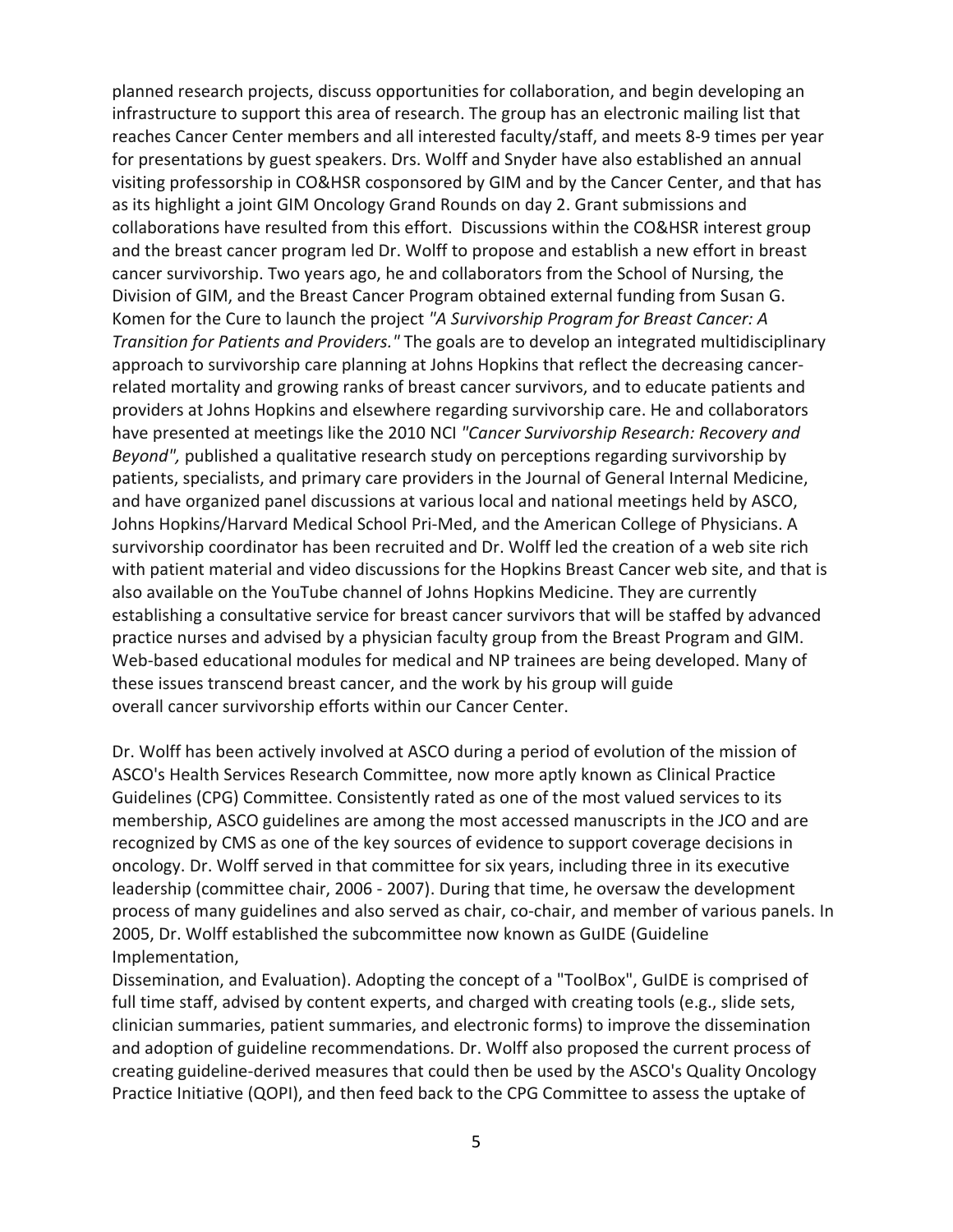guideline recommendations in clinical practice. He is a member of the Steering Group guiding the Komeni ASCO Foundation Breast Cancer Registry Pilot Program that is testing the implementation of treatment summaries and survivorship plans among breast cancer survivors. Dr. Wolff is also a founding member of the Translational Breast Cancer Research Consortium, and has served as its Executive Officer since 2006. The TBCRC is a collaborative group of patient advocates, clinical trialists, physician‐scientists, and basic scientists from major academic breast cancer programs and all Breast Cancer SPOREs dedicated to innovative, high impact, biologically‐driven translational and clinical research. TBCRC conducts clinical trials in the presurgical, neoadjuvant, post‐operative adjuvant, metastatic, and preventive settings. Guided by a Steering Committee comprised of breast cancer leaders, he organized investigators, advocates, study coordinators, and institutional administrators to advance the science and infrastructure of the TBCRC. He also led the selection of the Hoosier Oncology Group as a 50lc3 academic partner to support TBCRC with clinical trial coordination efforts. A Central Office with dedicated staff has been established at Johns Hopkins. Dr. Wolff is a member of the TBCRC Steering Committee and Principal Investigator for its main supporting funding from the Avon Foundation for Women, The Breast Cancer Research Foundation, and Susan G. Komen for the Cure Foundation.

## **Accomplishments in Education**

Dr. Wolff is an accomplished educator and has been involved in the mentoring and training of oncology fellows and junior faculty at Hopkins and elsewhere. Until 2005, he was co‐director of the Medical Oncology Fellowship Program and worked closely with Dr. Ross Donehower on day-to-day operations of the fellowship program. Dr. Wolff was then instrumental in leading our fellowship program to become compliant with new regulatory requirements imposed by the Accreditation Council for Graduate Medical Education. Over the years, Dr. Wolff has mentored fellows in specific research projects that resulted in primary data manuscripts, posters and oral presentations, awards, and opportunities for scholarly work such as co‐ authoring editorials and review articles. Dr. Wolff has served as an advisor for various CME projects and was a member from 2007 to 2010 of the Steering Committee for the KomenlMedscape Breast Cancer Curriculum. Most recently, he was chair of the breast cancer track of the ASCO Education Program Committee and led the development of all breast cancer educational activities for the 2010 Annual Meeting. At Hopkins, Dr. Wolff serves as a member of the School of Medicine CME Advisory Board. He lectures annually to the fellows during the initial series of orientation lectures and has been invited several times to attend their board review sessions to provide content expert opinion. He routinely receives excellent reviews by the fellows and residents with whom he interacts in the hospital inpatient and consult services. In 2004, he established a monthly new patient clinic for first-year fellows to allow them greater exposure to breast cancer patients, and he now shares staffing responsibilities with Drs. Kala Visvanathan and Robert Miller. He frequently receives external trainees for short rotations in his outpatient clinical practice. Dr. Wolff is a frequent guest lecturer in graduate courses in the School of Public Health. In this current academic year, he has been invited to give Grand Rounds in the Departments of Pathology (Sep 2010) and Medicine (Bayview, Feb 2011).

# **Clinical Accomplishments**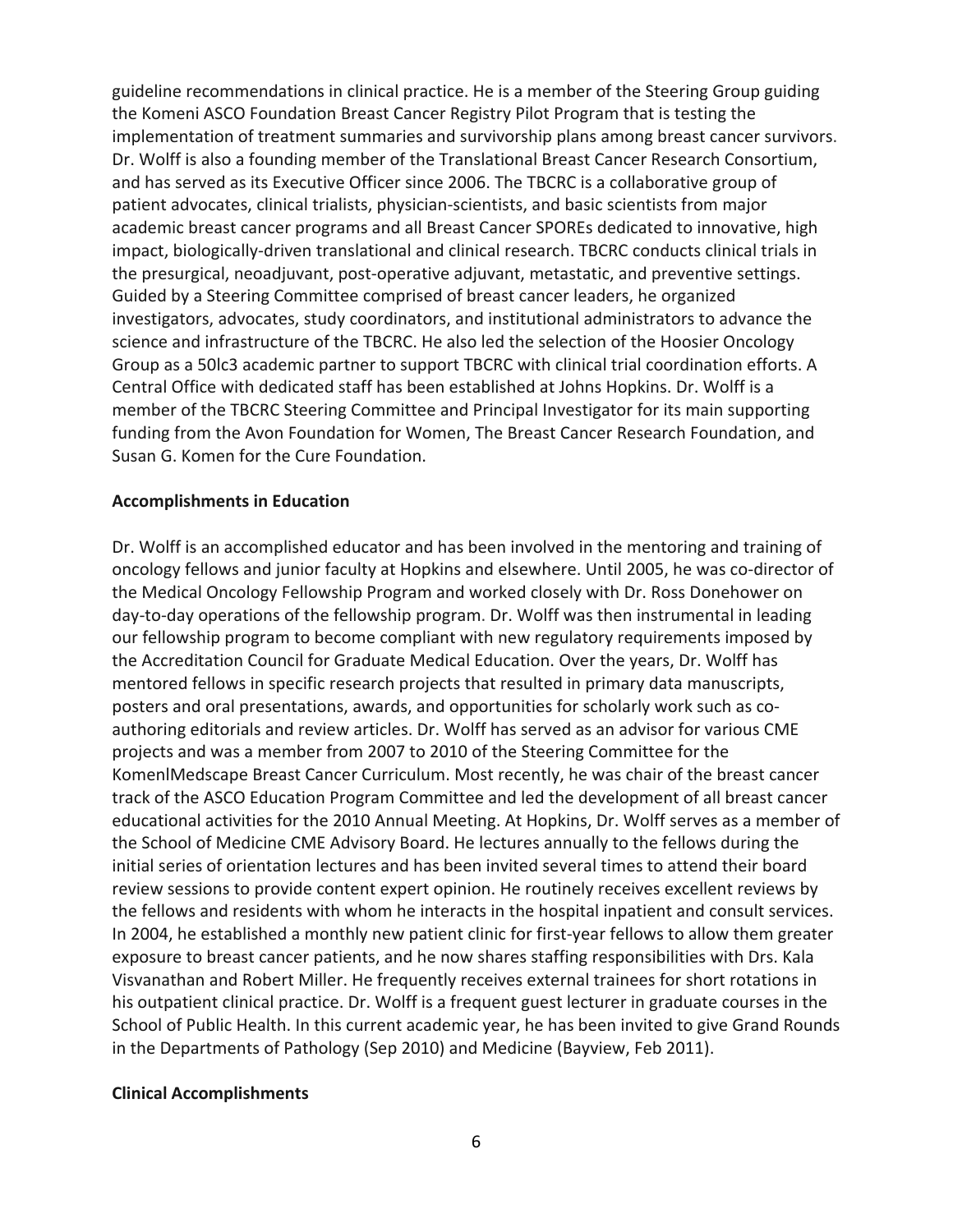Dr. Wolff maintains a clinical practice dedicated exclusively to the care of patients diagnosed with breast cancer, and holds clinics two full days each week in East Baltimore (Weinberg Building) and at Green Spring Station (GSS). Dr. Wolff sees 4‐6 new patients in his clinic each week and has developed the current guidelines for new breast cancer patient referrals in medical oncology. He is frequently contacted by cancer specialists from the US and overseas for advice on the management of patients with breast cancer. Dr. Wolff has attended on the inpatient solid tumor and hospital consult service consistently since 1998. His attending duties have gradually decreased from 8‐10 weeks per year to 4 weeks per year over time in view of his other research and administrative responsibilities. He has consistently received high marks from the house staff and nursing staff. GSS is where most new breast cancer patients in medical oncology are now seen, and there he has led two important initiatives. First, he established GSS as a successful site for recruitment to breast cancer clinical trials, and research nurses and study coordinators are now present on all clinic sessions. Also, he successfully led the search committee that identified Dr. Robert Miller (a recent former member of the ASCO Board of Directors), and his recruitment has allowed the Breast Cancer Program to increase new patient volumes to fulfill its clinical research obligations.

## **Evidence of National and International Reputation**

Dr. Wolff is a recognized national and international thought leader whose clinical research interests and organizational activities are informed by an active clinical practice. He is a frequent guest at international meetings like the Milan Breast Cancer Conference. He has consistently served ASCO since 2002 in various committees, and in 2010 he received an ASCO Statesman Award in recognition for his contributions and leadership over the years. He is a recognized leader in quality initiatives regarding predictive biomarkers and has been asked to speak to the FDA and related organizations about these issues. On April 20, 2010, his work and that of collaborators was the subject of a front page article in the New York Times (http://www.nytimes.coml201 0/04/29/opinionllweb29cancer.html and http://www.nytimes.coml20 1 0/04/20lhealthiresearchl20cancer.html ?hp=&pagewanted=all), and one of his statements was selected as a NYT Quotation of the Day *("This is an issue that transcends breast cancer. A poorly developed test is potentially as dangerous as a poorly developed drug").* Dr. Wolff has also been recognized by his volunteer work with various breast cancer foundations. In 2007, he received a Cameo Award from Susan G. Komen for the Cure, and he was recently invited to join the Komen Scientific Advisory Council. He is a team player who practices the concept of collaborative work and team science. He has successfully led the Translational Breast Cancer Research Consortium since 2006. In 2008, he was selected by our Department to participate in the School of Medicine Leadership Development Program, and in 2009 he received an NCI Cancer Clinical Investigator Team Leadership Award. There are several other clinical leaders who have developed their careers along similar paths, achieved national and international recognition like Dr. Wolff, and have become full Professors. Examples might include: Julie R. Gralow, MD (Director of Breast Medical Oncology and Professor of Medicine at the University of Washington School of Medicine in Seattle) who is vice‐chair of the Breast Cancer Committee of the Southwest Oncology Group and who in 2008 also received an ASCO Statesman Award; William J. Gradishar, MD (Professor of Medicine and Director of Breast